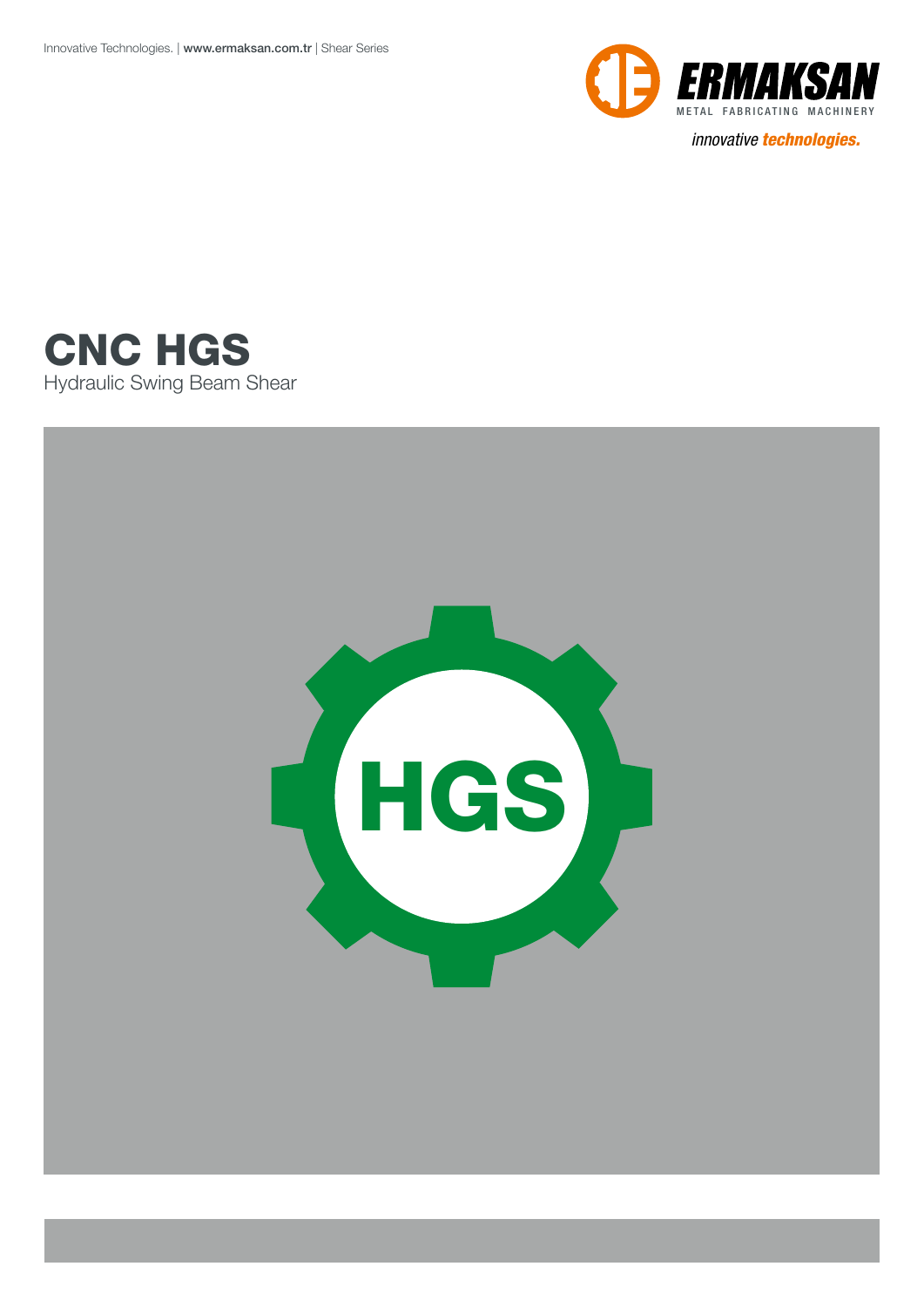ERMAKSAN, known as one the top world wide manufacturer in sheet metal industry, proudly announces its latest shear model to the market, which we call it Hydraulic Swing Beam Shear "HGS".

HGS is a perfect choice with its modern design, durable heavy body and precise cutting quality.

## **CNC HGS SERIES** *Hydraulic Swing Beam Shear*

Long lasting and durable upper beam plays a major role in cutting. Automatic hydraulic blade gap adjustment provides precise cutting of different material types and thicknesses.

You will realize how great of a choice it was to go with ERMAK HGS Shear once you start using it.

## High performance investment friendly solutions

#### **High performance investment friendly solutions;**

Automatic blade gap adjustment system helps you to get perfect cuts from the first cut.

#### **Cybtouch 6.** Designed for easy operation that allows comfortable working with high-resolution color touch screen.

**Front support arms.** 1 meter (39)" long, measured by mm/inch strong front support arms with T slot and stopper.



**Emergency stop buttons.** Easily reachable buttons.

ø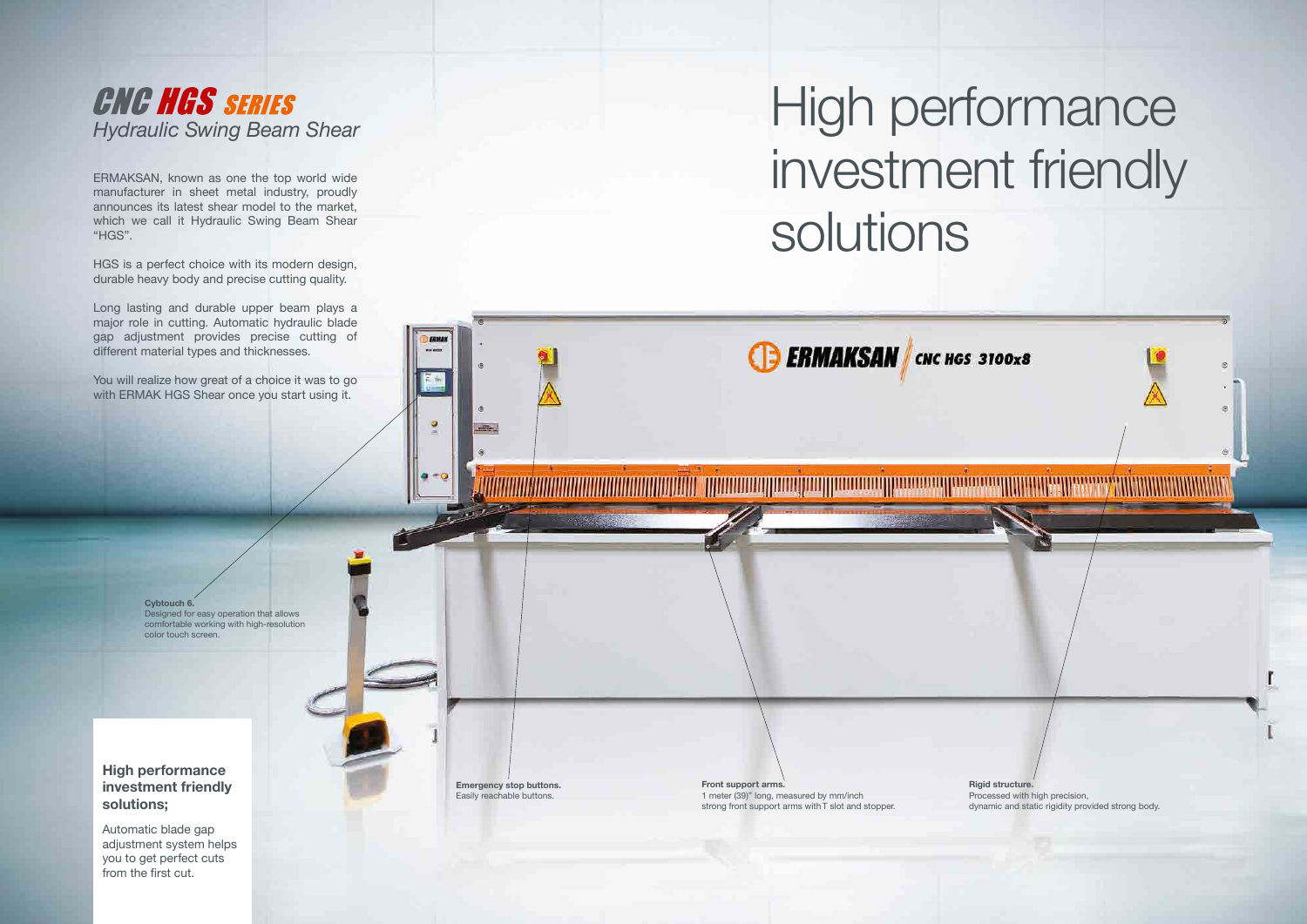#### **Squaring arm.** Makes it easy to handle the work and feeds the material through the cutting area by providing more delicate and quicker cuttings.

**ERMAK** 

**BEL SERIES** 

言語

 $\frac{9}{2}$ 

 $\frac{1}{2}$ 

 $\overline{r}$ 

T

- Wide, bright, colorful touch screen to program easily.
- Easy control pages.
- Complete part programming in seconds.
- Quick machine set up with EASYCUT page.
- Contextual help and warning pup-up.







## **General features (Cybtouch 6)**

#### **User - friendly:**

**UR** 

TQ.

- Automatic calculations of cutting functions upon material specifications.
- **More cutting sequence and programming** memory.



#### **Improved features:**

- Auto shutdown function for energy saving.
- **10 different language selection.**
- Working time.
- Wireless communication via PC/Laptop (optional).
- **Backgauge auto-retraction programming.**

#### **Better cuttings:**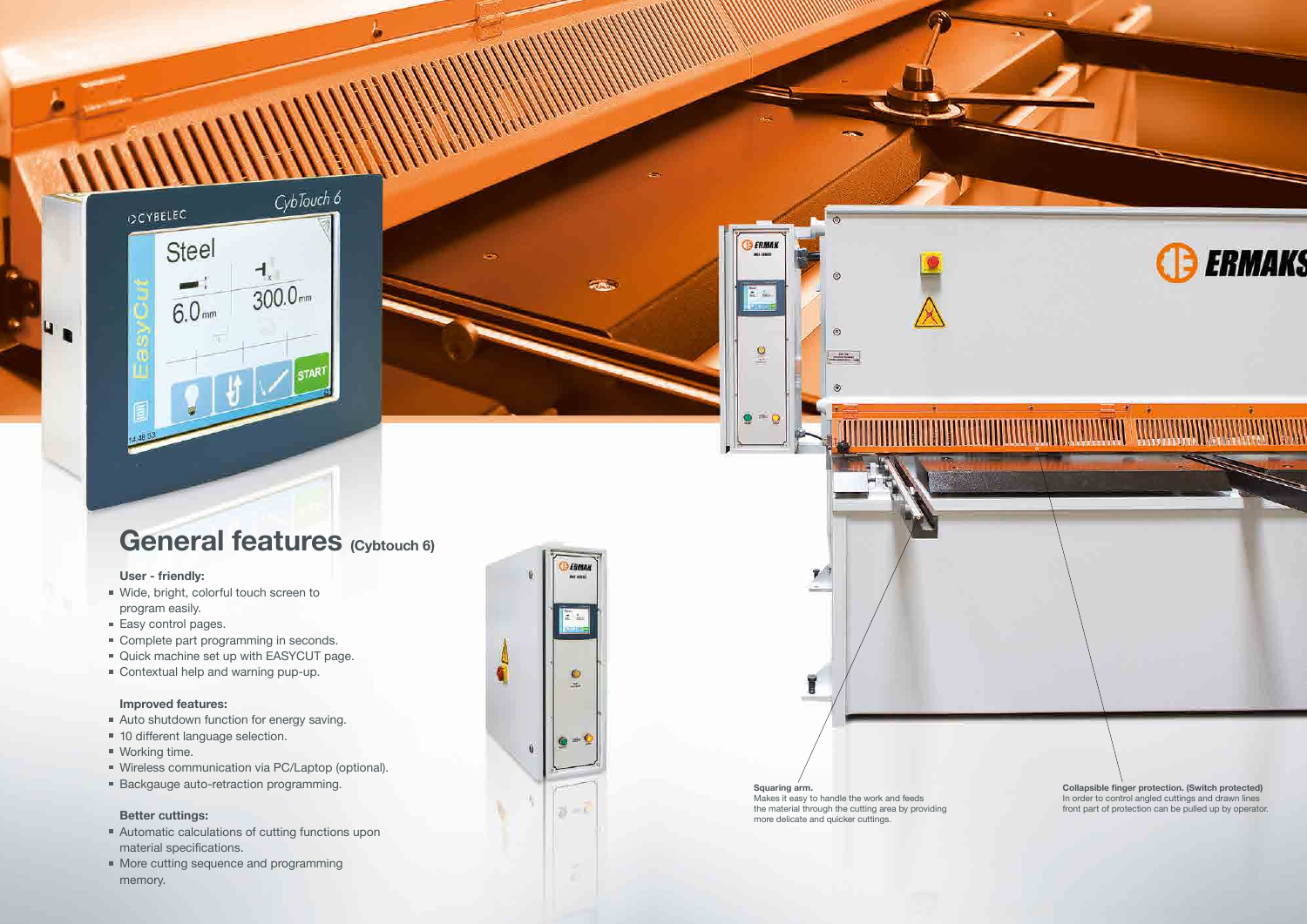#### **Solutions based on your needs;**

HGS shears are designed to meet your fabricating needs when fast and flexiable cuts are in



safety standards, presents a great visual working area to operator.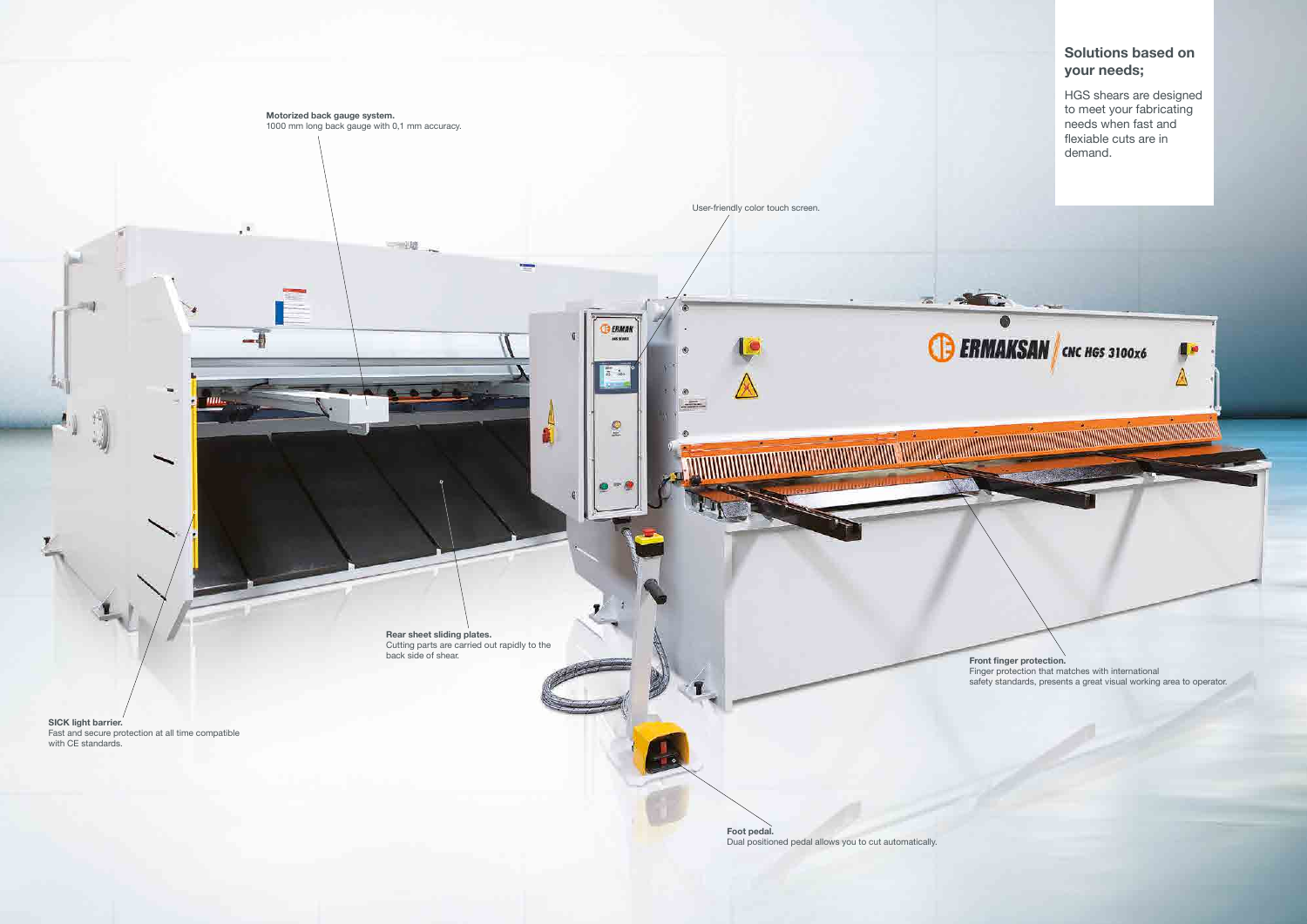## **Equipment**

![](_page_4_Picture_52.jpeg)

**Laser cutting line. (option)** With the help of laser cutting line, angled or drawn line cuttings could be done easily and controllable.

![](_page_4_Picture_55.jpeg)

**Monobloc type pneumatic sheet support system (optional)** Avoids hanging down the wide and thin sheets via pneumatic table support and provides more precise cuts.

![](_page_4_Picture_43.jpeg)

**Light curtains for finger protection. (option)** Designed to enable easy and quick material handling with high-protection.

**Squaring arm.** Makes it easy to handle the work and feeds the material through the cutting area by providing more delicate and quicker cuttings.

![](_page_4_Picture_41.jpeg)

**Angle gauge. (option)** This device provides accurate and easy material handling in the angled cuttings.

![](_page_4_Picture_46.jpeg)

**Lever type pneumatic sheet support system (optional)** Avoids hanging down the wide and thin sheets via pneumatic arms support and provides more precise cuts.

**Shadow line. (standard)** Provides qualified and sensitive cutting by casting a line shadow at the cutting edge for right positioning of the worksheet to be cut.

**Collapsible finger protection. (standard)** In order to control angled cuttings and drawn lines front part of protection can be pulled up by operator. (Switch protected)

![](_page_4_Picture_51.jpeg)

# Solutions based on your needs

## **Standard Equipments**

- Hardened blades. Top blades : 2 sides
	- Bottom blades : 4 sides
- CYBELEC CYBTOUCH 6 controller.
- 1000 mm motorized backgauge system with 0,1 mm accuracy.
- 1000 mm side gauge and front support arms.
- **Metric and inch rulers.**
- Roller bearings on the front support arms to easy placing sheets.
- Front, side and back safety panels which are suitable for CE norms.
- Rear light curtains for safety.
- Sheet sliding system.
- **SIEMENS** electrical system.
- **Hoerbiger hydraulic system.**
- Automatic hydraulic blade gap adjustment.
- High pressurized silent pump.
- Holder springs.
- Moveable foot pedal.
- Emergency stop button.
- **Shadow line.**
- Collapsible finger protection.
- CE regulation and compliance certified.
- Front angle gauge.
- Side gauge and front support arms in optional lengths.
- Sheet support system for thin sheets.
	- 1- Pneumatic support system. (Lever type)
	- 2- Pneumatic support system. (Monoblock panel type)
- Hydraulic oil cooling and heating system.
- Optional solid table.
- Stainless steel blades.
- Ability to increase stroke per minute.
- Light curtain system for finger protection.
- Coolant system or heater can be placed in electric panel during ambient conditions.
- Double foot pedal.
- **Optional alternative colors.**
- Electrical panel or controller can be placed on right side of the machine.
- **Laser cutting line.**
- **Possibility to produce special size and capacity** models due to your manufacturing needs.

![](_page_4_Picture_39.jpeg)

### **Optional Equipment**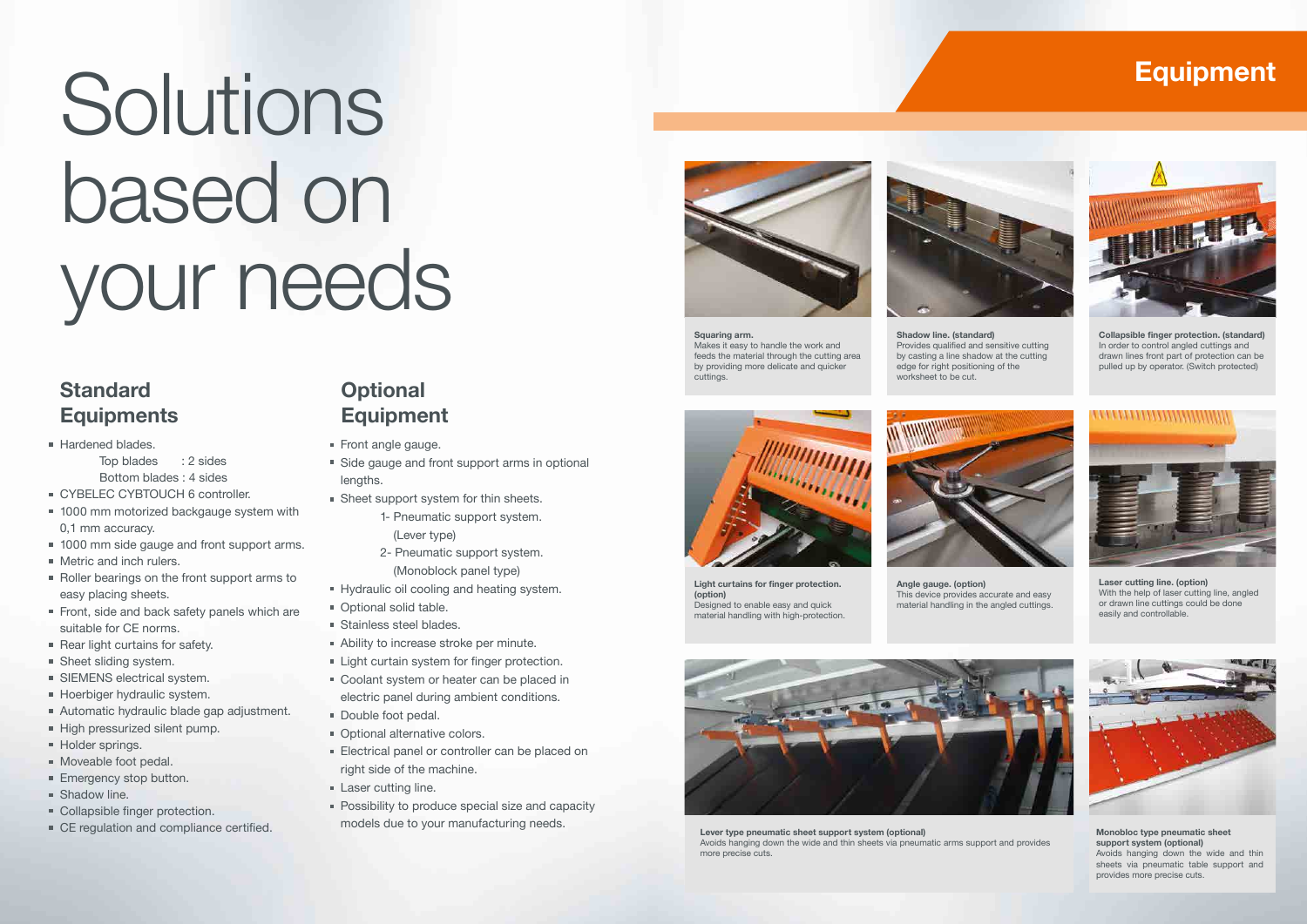# Shear Series

ERMAKSAN proven experience in the world since 1965 by using high-tech manufacturing technologies CNC HVR, HGD and HGS models are brought the sheet metal working market.

ERMAKSAN, improves its reliability every day by working with highly educated engineers and by using the latest technology in rapidly developing sheet metal industry. By using world standard steel, hydraulic systems and electronic products all your production needs provided.

Your needs are met with different options by fast, flexible and the most appropriate way.

![](_page_5_Picture_8.jpeg)

Variable Rake Hydraulic Guillotine Shear

Hydraulic Swing Beam Shear

![](_page_5_Picture_13.jpeg)

Ermaksan reserves the right to make changes on technical specs without prior notice.

## **Technical Features**

![](_page_5_Picture_0.jpeg)

![](_page_5_Figure_1.jpeg)

| <b>TYPES</b>          | ENGTH<br>TTING<br>UÖ | $m^2$<br>(42kg/m)<br>등<br>Ł<br>⋖<br>$\circ$<br>$\frac{G}{Z}$<br>$\overline{\phantom{0}}$<br>ಠ | $(70kg/mm^2)$<br>APACIT<br>$\circ$<br>$\frac{G}{Z}$<br>二<br>⊢<br>JÖ | ш<br>ANGL<br>$\frac{c}{\sqrt{2}}$<br>⇁<br>$\circ$ | UTE<br>$\frac{1}{2}$<br>띥<br>௨<br>STROKE | SNMO<br>≏<br>$\supset$<br>$\overline{\circ}$<br>工<br>Щ<br>$\circ$<br>NUMBER | ш<br>$\approx$<br><b>RESSUE</b> | ЯÖ.<br>⊢<br>$rac{1}{2}$<br>$\frac{1}{2}$<br>$\Rightarrow$<br>∠ | <b>MOTOR</b><br>GΕ<br>⊄<br>ூ<br><b>ACK</b><br>മ | 느.<br>Q<br>$\circ$ | <b>ENGTH</b><br><b>IUFFER</b><br>$\mathbf{\underline{\underline{\omega}}}$ | <b>TNENT</b><br>Ċ.<br>C<br>ADE<br>$\overline{\mathbb{Z}}$ | STROKE<br>AUGE<br>ு<br><b>ACK</b><br>$\overline{u}$ | <b>EED</b><br>$\frac{D}{\infty}$<br>GE<br>$\overline{4}$<br>ூ<br><b>ACK</b><br>$\alpha$ | OF SHEET<br>[ARMS<br>NUMBER (<br>SUPPORT | <b>ENGHT</b><br>ABLE | 亡<br>$\subseteq$<br>ш<br>$\overline{\underline{z}}$<br>$\circ$ | <b>IEIGHT</b><br>ш<br><b>HBK</b> | 工<br>$\vdash$<br>`⊇<br>$\overline{\geq}$ | <b>HLOIM</b><br><b>ORT</b><br>$\mathbf{\underline{\Omega}}$<br>TRANSI | 보<br>U<br>重 | <b>LENGTH</b> | WEIGHT |
|-----------------------|----------------------|-----------------------------------------------------------------------------------------------|---------------------------------------------------------------------|---------------------------------------------------|------------------------------------------|-----------------------------------------------------------------------------|---------------------------------|----------------------------------------------------------------|-------------------------------------------------|--------------------|----------------------------------------------------------------------------|-----------------------------------------------------------|-----------------------------------------------------|-----------------------------------------------------------------------------------------|------------------------------------------|----------------------|----------------------------------------------------------------|----------------------------------|------------------------------------------|-----------------------------------------------------------------------|-------------|---------------|--------|
|                       | A                    |                                                                                               |                                                                     |                                                   |                                          |                                                                             |                                 |                                                                |                                                 |                    |                                                                            |                                                           |                                                     |                                                                                         |                                          | B                    | $\mathsf{C}$                                                   | D                                | E.                                       | K.                                                                    | H           |               |        |
|                       | mm                   | mm                                                                                            | mm                                                                  | (°)                                               | 1/min.                                   | Amount                                                                      | ton                             | kW                                                             | kW                                              | lt.                | mm                                                                         | mm                                                        | mm                                                  | mm/s                                                                                    | Amount                                   | mm                   | mm                                                             | mm                               | mm                                       | mm                                                                    | mm          | mm            | kg     |
| <b>CNC HGS 2100-6</b> | 2100                 | 6                                                                                             | $\overline{4}$                                                      | 1.2                                               | 28                                       | 11                                                                          | 9                               | 11                                                             | 0.75                                            | 150                | 1970                                                                       | $0,05-0,8$                                                | 1000                                                | 110                                                                                     | $\overline{2}$                           | 2415                 | 3010                                                           | 800                              | 2410                                     | 2100                                                                  | 1640        | 3000          | 4500   |
| <b>CNC HGS 2600-6</b> | 2600                 | 6                                                                                             |                                                                     | 1.2                                               | 24                                       | 12                                                                          | 10 <sup>°</sup>                 | 11                                                             | 0.75                                            | 150                | 2400                                                                       | $0,05-0,8$                                                | 1000                                                | 110                                                                                     | $\overline{2}$                           | 2900                 | 3010                                                           | 800                              | 2410                                     | 2100                                                                  | 1640        | 3500          | 5150   |
| <b>CNC HGS 3100-6</b> | 3100                 | 6                                                                                             | $\overline{4}$                                                      | 1.2                                               | 20                                       | 14                                                                          | 12 <sup>°</sup>                 | 11                                                             | 0.75                                            | 150                | 2800                                                                       | $0,05-0,8$                                                | 1000                                                | 110                                                                                     | $\overline{2}$                           | 3400                 | 3010                                                           | 800                              | 2410                                     | 2100                                                                  | 1640        | 4000          | 5700   |
| <b>CNC HGS 3600-6</b> | 3600                 | 6                                                                                             |                                                                     | 1.2                                               | 17                                       | 16                                                                          | 13                              | 11                                                             | 0.75                                            | 150                | 2800                                                                       | $0,05-0,8$                                                | 1000                                                | 110                                                                                     | 3                                        | 3930                 | 3010                                                           | 800                              | 2410                                     | 2100                                                                  | 1650        | 4500          | 6200   |
| <b>CNC HGS 4100-6</b> | 4100                 | 6                                                                                             | $\Delta$                                                            | 1.2                                               | 15                                       | 18                                                                          | 15                              | 11                                                             | 0.75                                            | 150                | 2800                                                                       | $0,05-0,8$                                                | 1000                                                | 110                                                                                     | -3                                       | 4430                 | 3010                                                           | 800                              | 2410                                     | 2100                                                                  | 1650        | 5000          | 8100   |
| <b>CNC HGS 2100-8</b> | 2100                 | 8                                                                                             | 5                                                                   | 1.5                                               | 20                                       | 11                                                                          | 12                              | 15                                                             | 0.75                                            | 200                | 1970                                                                       | $0,05-1$                                                  | 1000                                                | 110                                                                                     | $\overline{2}$                           | 2435                 | 3040                                                           | 800                              | 2450                                     | 2100                                                                  | 1700        | 3025          | 5500   |
| <b>CNC HGS 2600-8</b> | 2600                 | 8                                                                                             | 5                                                                   | 1.5                                               | 18                                       | 12 <sup>2</sup>                                                             | 14                              | 15                                                             | 0.75                                            | 200                | 2400                                                                       | $0,05-1$                                                  | 1000                                                | 110                                                                                     | $\overline{2}$                           | 2935                 | 3040                                                           | 800                              | 2450                                     | 2100                                                                  | 1700        | 3525          | 6300   |
| <b>CNC HGS 3100-8</b> | 3100                 | 8                                                                                             | 5                                                                   | 1.5                                               | 16                                       | 14                                                                          | 18                              | 15                                                             | 0.75                                            | 200                | 2800                                                                       | $0,05-1$                                                  | 1000                                                | 110                                                                                     | $\overline{2}$                           | 3435                 | 3040                                                           | 800                              | 2450                                     | 2100                                                                  | 1700        | 4025          | 7150   |
| CNC HGS 4100-8        | 4100                 |                                                                                               |                                                                     | 1.5                                               | 12                                       | 18                                                                          | 23                              | 15                                                             | 0.75                                            | 200                | 2800                                                                       | $0,05-1$                                                  | 1000                                                | 110                                                                                     | 3                                        | 4435                 | 3295                                                           | 950                              | 2555                                     | 2150                                                                  | 1950        | 5050          | 10800  |